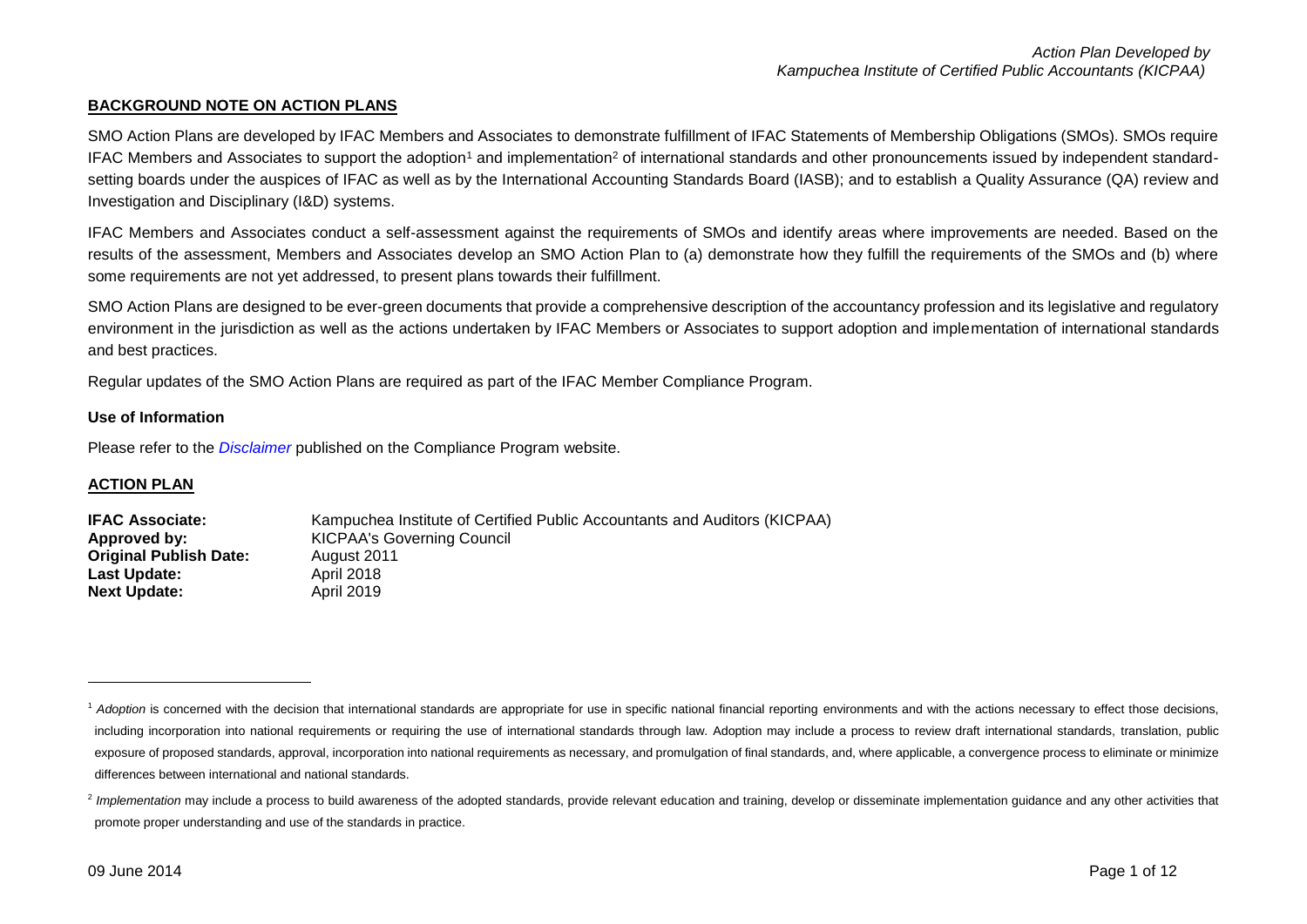# **GLOSSARY**

| <b>ADB</b>     | Asian Development Bank                                           |
|----------------|------------------------------------------------------------------|
| <b>ANUKRET</b> | Sub-Decree or Government Decree                                  |
| <b>AQM</b>     | <b>Audit Quality Monitoring</b>                                  |
| <b>CEO</b>     | <b>Chief Executive Officer</b>                                   |
| <b>CPA</b>     | <b>Certified Public Accountant</b>                               |
| <b>CPD</b>     | <b>Continuing Professional Development</b>                       |
| DP.            | <b>Donor Partners</b>                                            |
| <b>EEC</b>     | <b>Education and Examination Committee</b>                       |
| GC             | Governing Council                                                |
| <b>I&amp;D</b> | <b>Investigation and Discipline</b>                              |
| <b>IAASB</b>   | International Auditing and Assurance Standards Board             |
| <b>IAESB</b>   | International Accounting Education Standards Board               |
| <b>IDF</b>     | International Development Fund                                   |
| <b>IES</b>     | <b>International Education Standards</b>                         |
| <b>IFRS</b>    | International Financial Reporting Standards                      |
| <b>IPSAS</b>   | <b>International Public Sector Accounting Standards</b>          |
| <b>IPSASB</b>  | International Public Sector Accounting Standards Board           |
| <b>ISA</b>     | International Standards on Auditing                              |
| <b>ISQC</b>    | International Standards on Quality Control                       |
| <b>KICPAA</b>  | Kampuchea Institute of Certified Public Accountants and Auditors |
| <b>MEF</b>     | Ministry of Economy and Finance                                  |
| <b>MoC</b>     | Memorandum of Cooperation                                        |
| <b>NAC</b>     | <b>National Accounting Council</b>                               |
| <b>OM</b>      | <b>Operation Manager</b>                                         |
| <b>PRAKAS</b>  | <b>Ministerial Regulation</b>                                    |
| QA             | <b>Quality Assurance</b>                                         |
| QAC            | <b>Quality Assurance Committee</b>                               |
| QAWG           | <b>Quality Assurance Working Group</b>                           |
| QC             | <b>Quality Control</b>                                           |
| <b>QEP</b>     | <b>Qualifying Examination Programme</b>                          |
| <b>SME</b>     | <b>Small and Medium Enterprises</b>                              |
| <b>SMO</b>     | Standards of Membership Obligation                               |
| <b>WB</b>      | World Bank                                                       |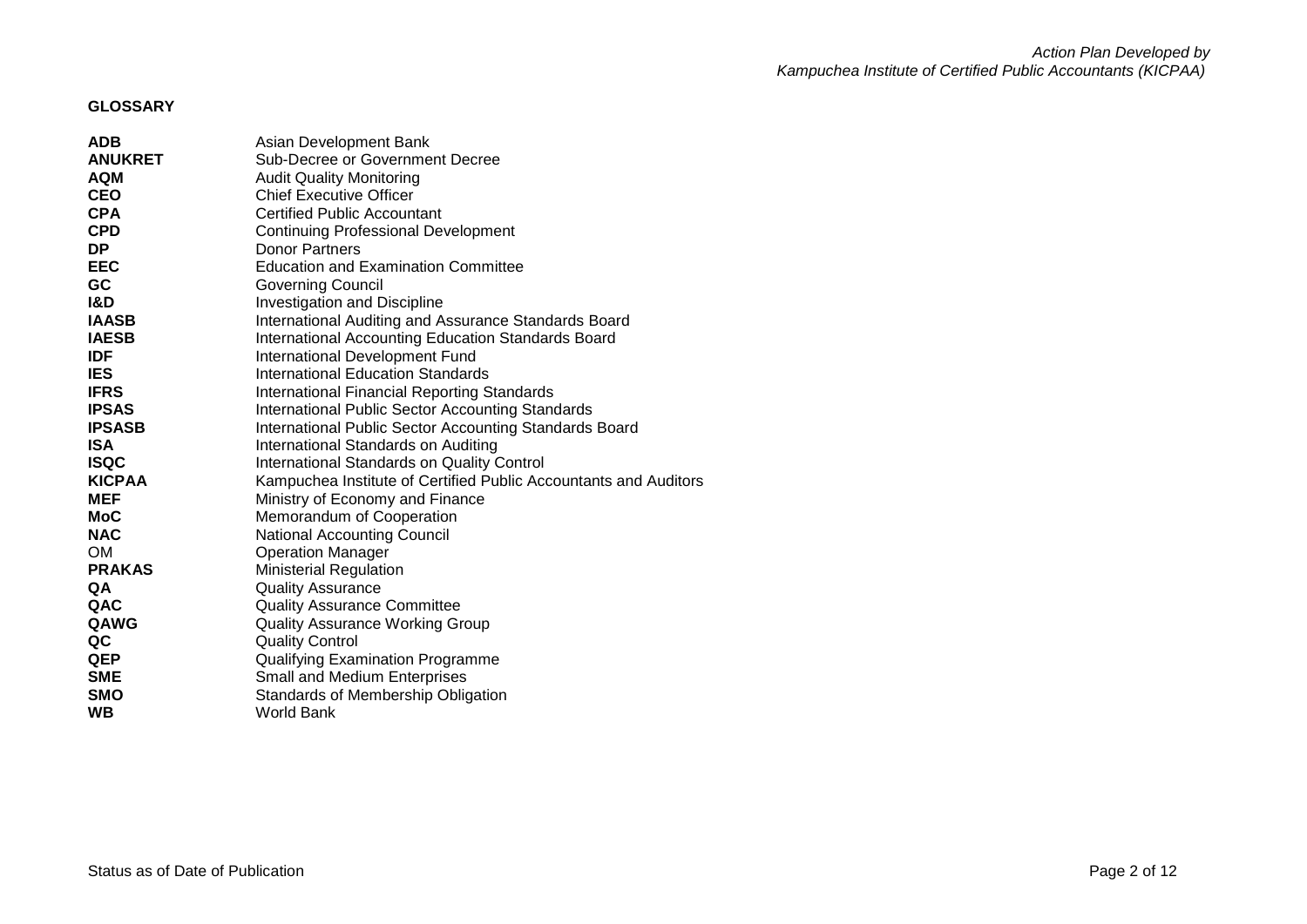Action Plan Subject: SMO 1–Quality Assurance<br>**Action Plan Objective:** Introduce the Concept of Q **Action Plan Objective:** Introduce the Concept of Quality Assurance to the Firms in Cambodia in Preparation to Establish a Quality Assurance Review System

| #              | <b>Start Date</b>                                                                                                                                                                                                                                                                                                                                                                                                                                                                                                                                                                                                                                                                                                                                  | <b>Actions</b>                                                                                                                            | <b>Completion</b><br><b>Date</b> | <b>Responsibility</b>                                      | <b>Resource</b>                                                                    |
|----------------|----------------------------------------------------------------------------------------------------------------------------------------------------------------------------------------------------------------------------------------------------------------------------------------------------------------------------------------------------------------------------------------------------------------------------------------------------------------------------------------------------------------------------------------------------------------------------------------------------------------------------------------------------------------------------------------------------------------------------------------------------|-------------------------------------------------------------------------------------------------------------------------------------------|----------------------------------|------------------------------------------------------------|------------------------------------------------------------------------------------|
|                | <b>Background:</b><br>The Kampuchea Institute of Certified Public Accountants and Auditors (KICPAA) is responsible for on-going surveillance and enforcement of compliance with<br>International Standards on Auditing (ISA), and the International Standards on Quality Control (ISQC1). In order to fill its role as the professions regulator, KICPAA<br>has developed a number of tools to assist in the monitoring and evaluation of auditing firms including (i) a firm wide quality control questionnaire; (ii) an audit<br>engagement review questionnaire; and (iii) a quality control documentation guide.<br>KICPAA/ AQMC (Audit Quality and Monitoring Committee) is planning to conduct quality review of its member firms from 2017. |                                                                                                                                           |                                  |                                                            |                                                                                    |
|                |                                                                                                                                                                                                                                                                                                                                                                                                                                                                                                                                                                                                                                                                                                                                                    | Conducting the Audit Quality Monitoring (AQM) to Audit Firms which are Members of KICPAA                                                  |                                  |                                                            |                                                                                    |
| 1.             | August 2015                                                                                                                                                                                                                                                                                                                                                                                                                                                                                                                                                                                                                                                                                                                                        | The PRAKAS of the composition of the Audit Quality Monitoring<br>Committee (AQMC) has been endorsed to ensure its independency.           | April 2016                       | <b>KICPAA Secretariat</b><br>and AQMC                      | <b>KICPAA's Governing</b><br>Council and the Ministry<br>of Economy and<br>Finance |
| 2.             | March 2016                                                                                                                                                                                                                                                                                                                                                                                                                                                                                                                                                                                                                                                                                                                                         | Update QA review toolkits                                                                                                                 | March 2016                       | <b>KICPAA Secretariat</b><br>and Independent<br>Consultant | <b>KICPAA Secretariat</b><br>and Independent<br>Consultant                         |
| 3.             | April 2016                                                                                                                                                                                                                                                                                                                                                                                                                                                                                                                                                                                                                                                                                                                                         | Announced the AQM (Audit Quality Monitoring) Action Plan to all<br>member firms.                                                          | April 2016                       | <b>KICPAA Secretariat</b><br>and AQMC                      | <b>KICPAA Secretariat</b><br>and QA committee                                      |
| $\mathbf{4}$ . | Nov 2016                                                                                                                                                                                                                                                                                                                                                                                                                                                                                                                                                                                                                                                                                                                                           | Offered TOT training program on Practical Audit to its members<br>through Workshops/CPD Program (1 <sup>st</sup> round).                  | May 2017                         | <b>KICPAA Secretariat</b><br>and QA committee              | <b>KICPAA Secretariat</b><br>and QA committee                                      |
| 5.             | Feb 2017                                                                                                                                                                                                                                                                                                                                                                                                                                                                                                                                                                                                                                                                                                                                           | Increased awareness of ISQC1 to its members and member firms<br>through Continuing Professional Development (CPD)/Workshops/<br>Seminars. | Feb 2017                         | <b>KICPAA Secretariat</b><br>and AQMC<br>committee         | <b>KICPAA Secretariat</b><br>and QA committee                                      |
| 6.             | Feb 2017                                                                                                                                                                                                                                                                                                                                                                                                                                                                                                                                                                                                                                                                                                                                           | Conducted first AQM visit to 5 member firms which are members of<br>KICPAA supported by WB and PUM Netherland.                            | May 2017                         | Independent<br>Consultant                                  | <b>Independent Consultant</b>                                                      |
| 7.             | August 2017                                                                                                                                                                                                                                                                                                                                                                                                                                                                                                                                                                                                                                                                                                                                        | Recruit qualified independent reviewer for AQMC (team leader and<br>team member)                                                          | August 2017                      | AQMC and<br>Secretariat                                    | <b>AQMC and Secretariat</b>                                                        |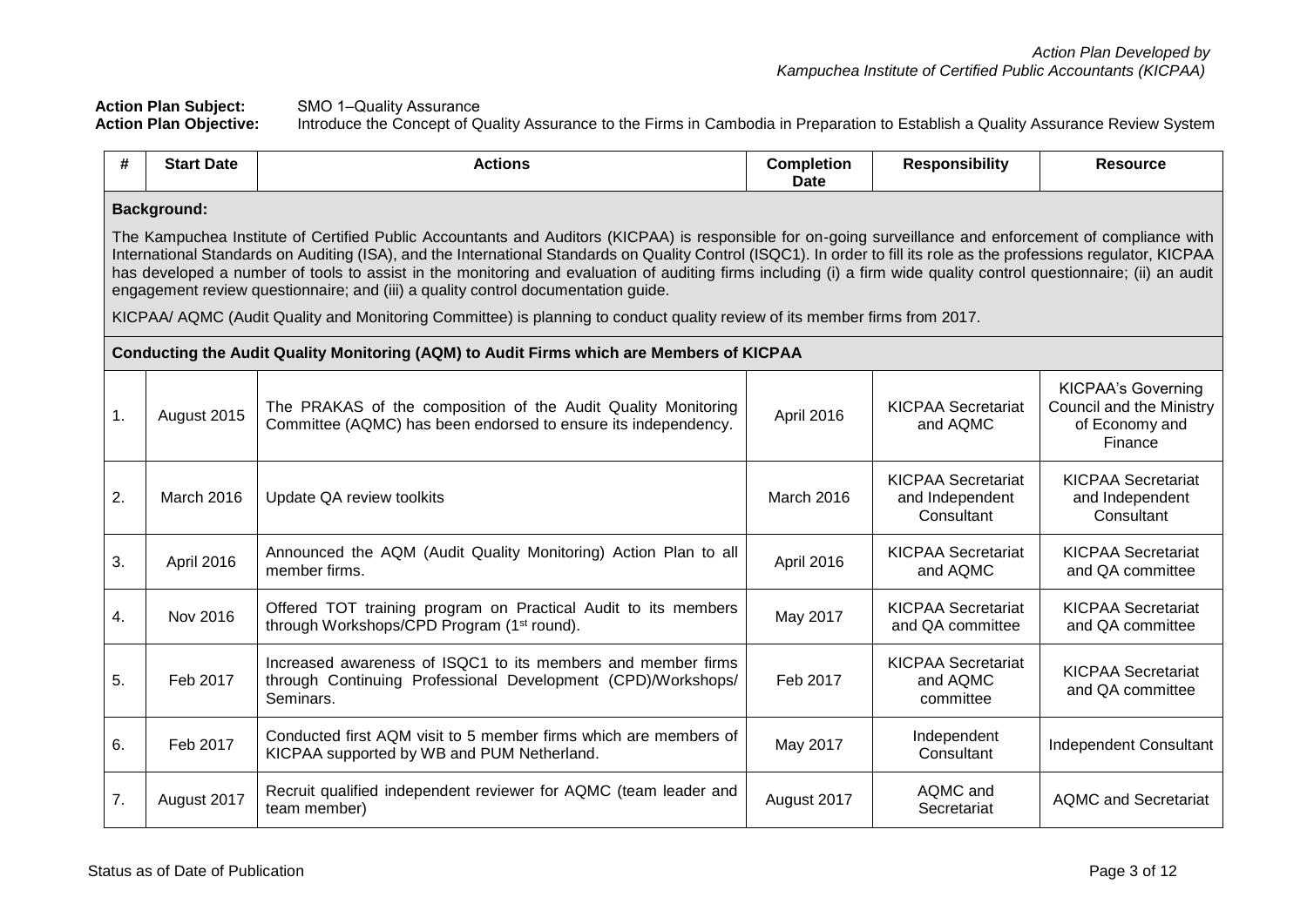*Action Plan Developed by Kampuchea Institute of Certified Public Accountants (KICPAA)*

| #                                                | <b>Start Date</b>                  | <b>Actions</b>                                                                                                                                                                                                                                                      | <b>Completion</b><br><b>Date</b> | <b>Responsibility</b>                         | <b>Resource</b>                               |  |
|--------------------------------------------------|------------------------------------|---------------------------------------------------------------------------------------------------------------------------------------------------------------------------------------------------------------------------------------------------------------------|----------------------------------|-----------------------------------------------|-----------------------------------------------|--|
|                                                  | <b>Maintaining Ongoing Process</b> |                                                                                                                                                                                                                                                                     |                                  |                                               |                                               |  |
| 8.                                               | August 2017                        | Randomly select the audit firms and conducting AQMC both firm-wide<br>and engagement review.                                                                                                                                                                        | Ongoing                          | Independent reviewer                          | Independent reviewer                          |  |
| 9.                                               | Ongoing                            | Continue to ensure KICPAA's QA review program is operating<br>effectively and continues to be in line with SMO1 requirements. This<br>includes periodic review of the operation of QA System and updating<br>the Action Plan for future activities where necessary. | Ongoing                          | <b>KICPAA Secretariat</b><br>and QA Committee | <b>KICPAA Secretariat</b><br>and QA Committee |  |
| <b>Review of KICPAA's Compliance Information</b> |                                    |                                                                                                                                                                                                                                                                     |                                  |                                               |                                               |  |
| 10.                                              | Ongoing                            | Perform periodic review of KICPAA's SMO Action Plan and update<br>sections relevant to SMO1 as necessary. Once updated inform IFAC<br>Compliance staff to republish updated information.                                                                            | Ongoing                          | <b>KICPAA Secretariat</b><br>and QA committee | <b>KICPAA Secretariat</b><br>and QA committee |  |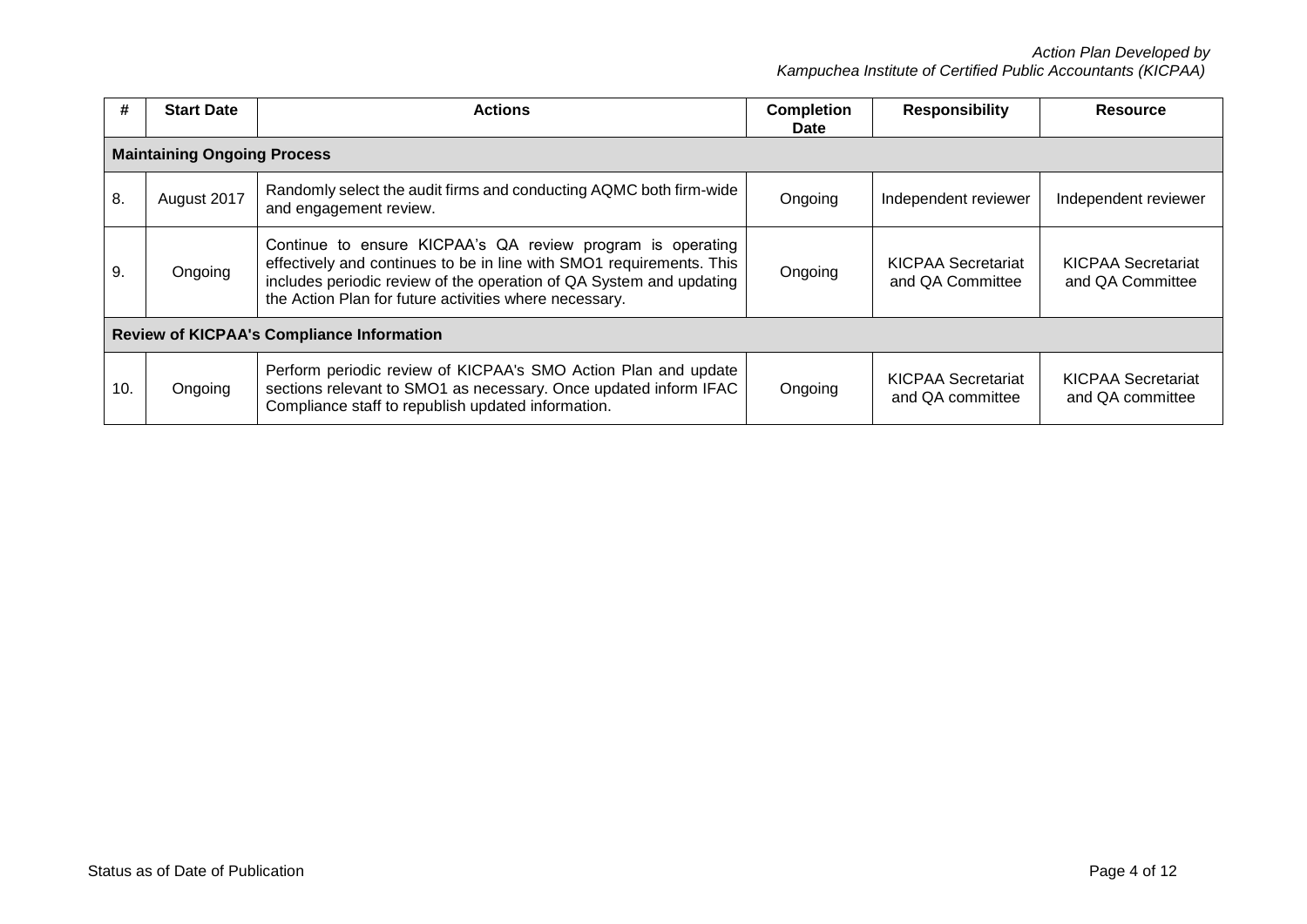Action Plan Subject: SMO 2–International Education Standards for Professional Accountants and Other Pronouncements issued by the IAESB<br>**Action Plan Objective:** To Put in Place Membership Requirements and Certification in L **Action Plan Objective:** To Put in Place Membership Requirements and Certification in Line with SMO2

| л.<br> | Star<br>: Date | Actions | Completion | *ponsibility<br><i>.</i> | 'esource |
|--------|----------------|---------|------------|--------------------------|----------|
|        |                |         | Date       |                          |          |

#### **Background:**

A majority of current members of the KICPAA hold foreign accountancy qualifications and there are presently two further examination requirements to maintain membership, together with the CPD requirements. In acknowledging the lack of local qualifications for certification as a professional accountant, the Governing Council has resolved to establish the Cambodian CPA programme as specified by the Law. The purpose of this programme is to provide opportunities to accountants, financial managers, financial specialists, management accountants, tax specialists/experts, internal auditors, and even senior management with extensive accounting and/or financial experiences to become CPA members of KICPAA.

There is a limited pool of such accountants, and therefore KICPAA has embarked on a major programme to rectify this by working with Cambodian universities to revamp accounting qualifications that produce skilled professional accountants and auditors who are attuned to international accounting or auditing standards and to build a licentiate programme for the certification of accountants. A curriculum and consistent framework are currently non-existent among universities and institutions which provide studies in the accounting discipline. Therefore, KICPAA will work closely with local universities to encourage the implementation of the developed standardised accounting curriculum.

#### **Develop the National CPA Qualification Examination Program**

| 11. | <b>July 2015</b> | Discuss the first draft of the National CPA Qualification<br>program<br>Governing Council (GC) members and government<br>among<br>Commissioner to the Institute with the benchmarked syllabus of 08<br>papers | December<br>2015 | <b>KICPAA</b><br>Secretariat, in<br>cooperation with<br>advisor | <b>KICPAA Secretariat and</b><br><b>KICPAA's Governing</b><br>Council       |
|-----|------------------|---------------------------------------------------------------------------------------------------------------------------------------------------------------------------------------------------------------|------------------|-----------------------------------------------------------------|-----------------------------------------------------------------------------|
| 12. | December<br>2015 | Finalization of the composition of the Education and Examination<br>Committee (EEC).                                                                                                                          | April 2016       | <b>KICPAA</b><br>Secretariat, in<br>cooperation with<br>advisor | KICPAA's Governing<br>Council and Ministry of<br><b>Economy and Finance</b> |
| 13. | May 2016         | Develop the National CPA Qualification Program. The detailed<br>syllabus for 11 papers has been developed and reviewed by<br>educational advisors.                                                            | March 2017       | <b>KICPAA</b><br>Secretariat, in<br>cooperation with<br>advisor | Governing Council and<br>Ministry of Economy and<br>Finance                 |
| 14. | June 2017        | Develop Education Committee within KICPAA to guide on the<br>National CPA Qualification program.                                                                                                              | <b>July 2017</b> | <b>KICPAA</b><br>Secretariat, in<br>cooperation with<br>advisor | Governing Council and<br>Ministry of Economy and<br>Finance                 |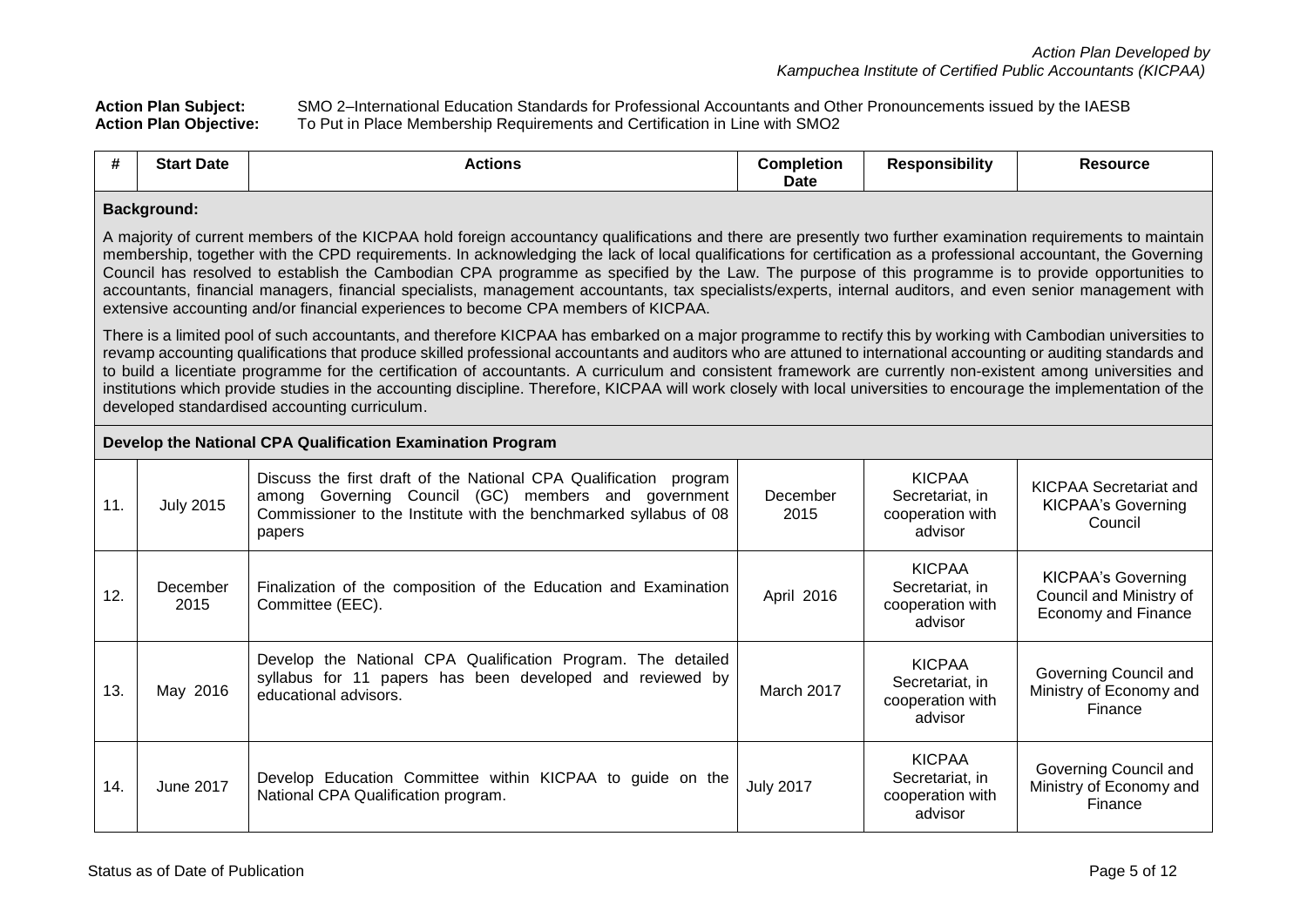*Action Plan Developed by Kampuchea Institute of Certified Public Accountants (KICPAA)*

| #                                                | <b>Start Date</b>                                                 | <b>Actions</b>                                                                                                                                                                           | <b>Completion</b><br>Date | <b>Responsibility</b>                | <b>Resource</b>                                                     |  |
|--------------------------------------------------|-------------------------------------------------------------------|------------------------------------------------------------------------------------------------------------------------------------------------------------------------------------------|---------------------------|--------------------------------------|---------------------------------------------------------------------|--|
| 15.                                              | August 2017                                                       | Conduct public consultation with relevant stakeholders on the final<br>draft of the National CPA Qualification Examination program.                                                      | November<br>2017          | <b>KICPAA Secretariat</b><br>and EEC | <b>KICPAA Secretariat and</b><br>EEC.                               |  |
| 16.                                              | November<br>2017                                                  | Submit the Ministry of Economy and Finance the final draft of the<br>National CPA Examination.                                                                                           | December<br>2017          | <b>KICPAA Secretariat</b><br>and EEC | <b>KICPAA Secretariat and</b><br>Ministry of Economy and<br>Finance |  |
|                                                  | <b>Continue to Provide CPD Programs to Members and the Public</b> |                                                                                                                                                                                          |                           |                                      |                                                                     |  |
| 17.                                              | Ongoing                                                           | Continue to provide CPD programs to members and the public.                                                                                                                              | Ongoing                   | <b>KICPAA Secretariat</b>            | <b>KICPAA Secretariat</b>                                           |  |
|                                                  | <b>Maintaining Ongoing Processes</b>                              |                                                                                                                                                                                          |                           |                                      |                                                                     |  |
| 18.                                              | Ongoing                                                           | KICPAA will use its best endeavours to ensure KICPAA education<br>requirements will incorporate all IES requirements.                                                                    | Ongoing                   | <b>KICPAA Secretariat</b>            | <b>KICPAA Secretariat</b>                                           |  |
| <b>Review of KICPAA's Compliance Information</b> |                                                                   |                                                                                                                                                                                          |                           |                                      |                                                                     |  |
| 19.                                              | Ongoing                                                           | Perform periodic review of KICPAA's SMO Action Plan and update<br>sections relevant to SMO2 as necessary. Once updated inform IFAC<br>compliance staff to republish updated information. | Ongoing                   | KICPAA Secretariat                   | <b>KICPAA Secretariat</b>                                           |  |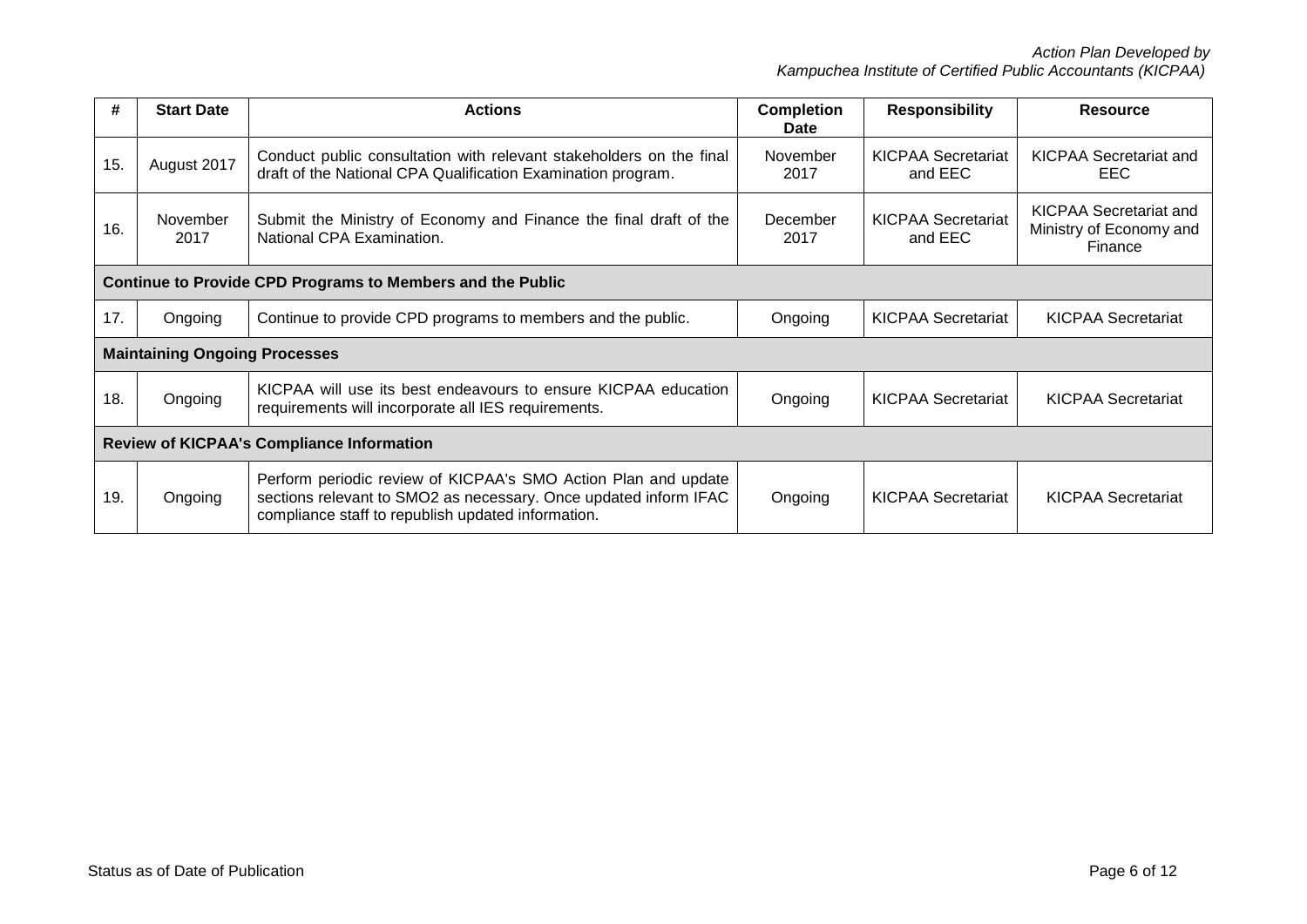| <b>Action Plan Subject:</b>   | SMO 3–International Standards and other Pronouncements Issued by the IAASB                               |
|-------------------------------|----------------------------------------------------------------------------------------------------------|
| <b>Action Plan Objective:</b> | Support the Adoption of the International Standards on Auditing by the National Accounting Council (NAC) |

| #                                                | <b>Start Date</b>                                                                                                                                                                                                                                                                                                                                  | <b>Actions</b>                                                                                                                                                                              | <b>Completion</b><br>Date | <b>Responsibility</b>                                   | <b>Resource</b>                       |
|--------------------------------------------------|----------------------------------------------------------------------------------------------------------------------------------------------------------------------------------------------------------------------------------------------------------------------------------------------------------------------------------------------------|---------------------------------------------------------------------------------------------------------------------------------------------------------------------------------------------|---------------------------|---------------------------------------------------------|---------------------------------------|
| <b>Background:</b>                               |                                                                                                                                                                                                                                                                                                                                                    |                                                                                                                                                                                             |                           |                                                         |                                       |
|                                                  | The Ministry of Economy and Finance has authorised the National Accounting Council (NAC) to undertake ongoing adoption of auditing standards. As mandated<br>in the Prakas No. 370 MEF, Cambodia has fully adopted the most recent IAASB Standards on Auditing, Quality Control, Review Engagement, Assurance<br>Engagement, and Related Services. |                                                                                                                                                                                             |                           |                                                         |                                       |
|                                                  | 1 background for details).                                                                                                                                                                                                                                                                                                                         | KICPAA supports the process through membership on the NAC and has a remit to monitor implementation through its audit quality review programme (see SMO                                     |                           |                                                         |                                       |
|                                                  |                                                                                                                                                                                                                                                                                                                                                    | Best Endeavours Around the Adoption and Implementation of the International Standards on Auditing                                                                                           |                           |                                                         |                                       |
| 20.                                              | May 2010                                                                                                                                                                                                                                                                                                                                           | The National Accounting Council adopted all ISA, ISRE, ISAE, ISQC<br>and Practice Statements including all amendments made/going to be<br>made by the IAASB.                                | May 2010                  | <b>NAC</b>                                              | NAC/MEF                               |
| 21.                                              | Ongoing                                                                                                                                                                                                                                                                                                                                            | Support and monitor the implementation of international auditing<br>standards in Cambodia by maintaining three members on the NAC and<br>implementation of an audit quality review program. | Ongoing                   | <b>KICPAA</b><br>Secretariat and<br><b>QA Committee</b> | QA Committee /KICPAA's<br>Secretariat |
| <b>Review of KICPAA's Compliance Information</b> |                                                                                                                                                                                                                                                                                                                                                    |                                                                                                                                                                                             |                           |                                                         |                                       |
| 22.                                              | Ongoing                                                                                                                                                                                                                                                                                                                                            | Perform periodic review of KICPAA's SMO Action Plan and update<br>sections relevant to SMO3 as necessary. Once updated, inform IFAC<br>Compliance Staff to republish updated information.   | Ongoing                   | <b>KICPAA</b><br>Secretariat                            | The Quality Assurance<br>committee    |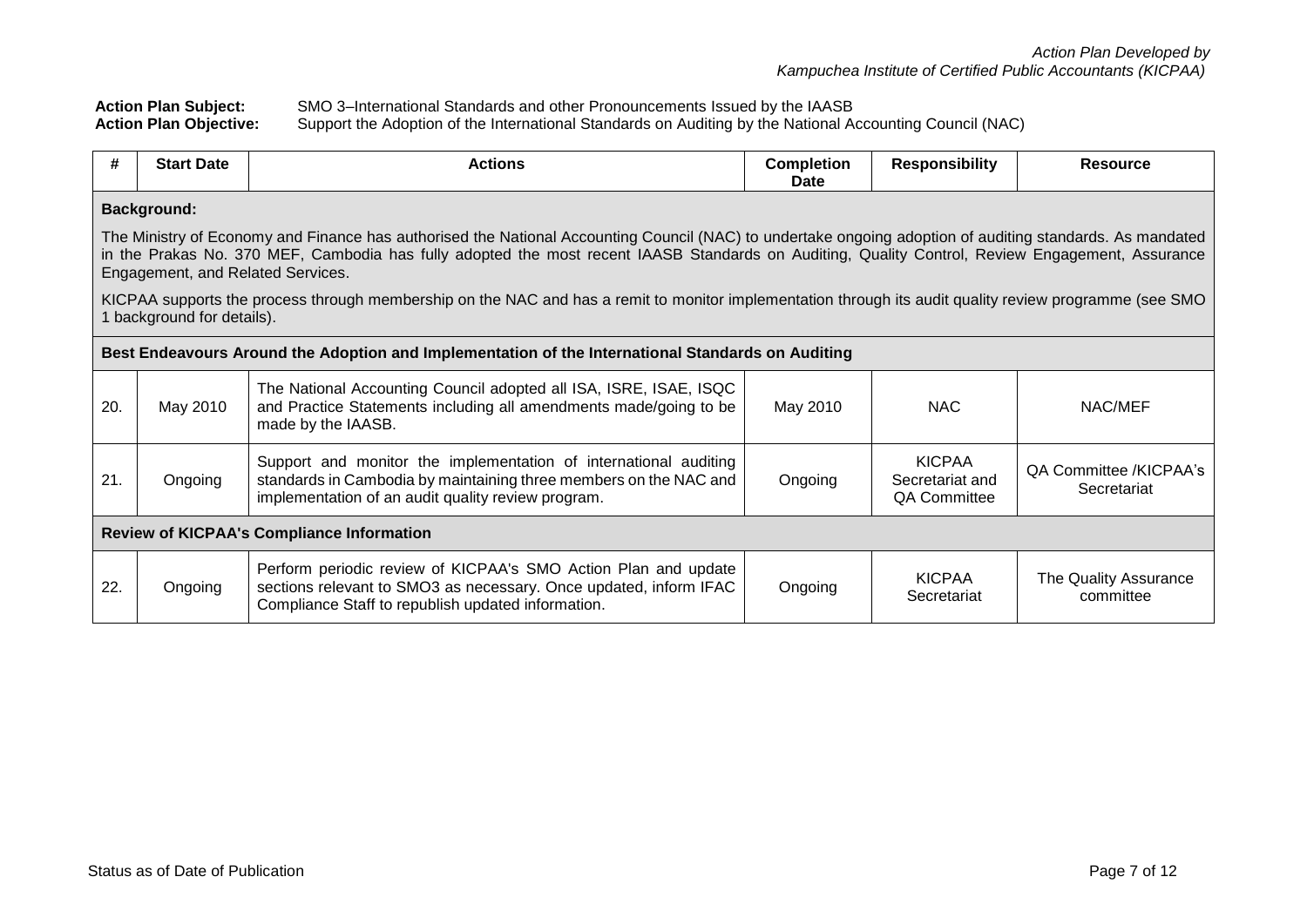| <b>Action Plan Subject:</b>   | SMO 4–IESBA Code of Ethics for Professional Accountants                           |
|-------------------------------|-----------------------------------------------------------------------------------|
| <b>Action Plan Objective:</b> | To Put in Place a Framework that Allows Full Adoption of the IESBA Code of Ethics |

| #   | <b>Start Date</b>                                                                                                                                                                                                                                                                                                                                                                                                                                                                                                                                                        | <b>Actions</b>                                                                                                                                                                                         | <b>Completion</b><br><b>Date</b> | <b>Responsibility</b>        | <b>Resource</b>                                                                                                     |  |
|-----|--------------------------------------------------------------------------------------------------------------------------------------------------------------------------------------------------------------------------------------------------------------------------------------------------------------------------------------------------------------------------------------------------------------------------------------------------------------------------------------------------------------------------------------------------------------------------|--------------------------------------------------------------------------------------------------------------------------------------------------------------------------------------------------------|----------------------------------|------------------------------|---------------------------------------------------------------------------------------------------------------------|--|
|     | <b>Background:</b><br>The Kampuchea Institute of Certified Public Accountants and Auditors has an obligation to work toward full adoption of the IESBA Code of Ethics. KICPAA is<br>currently working closely with the NAC and the Ministry of Economy and Finance to revise the current laws on Corporate Accounts, Their Audit, and Accounting<br>Profession into a "Law on Accounting and Auditing", which will allow the IESBA Code of Ethics to be adopted and issued through KICPAA Regulation.<br>In the meantime KICPAA promotes the IESBA Code via the website. |                                                                                                                                                                                                        |                                  |                              |                                                                                                                     |  |
|     |                                                                                                                                                                                                                                                                                                                                                                                                                                                                                                                                                                          | <b>Working Towards Full Adoption of IESBA Code of Ethics</b>                                                                                                                                           |                                  |                              |                                                                                                                     |  |
| 23. | <b>July 2012</b>                                                                                                                                                                                                                                                                                                                                                                                                                                                                                                                                                         | Conduct a full review of the IESBA Code of Ethics.                                                                                                                                                     | December<br>2012                 | <b>KICPAA</b><br>Secretariat | <b>KICPAA</b><br>Secretariat/KICPAA's<br><b>Governing Council</b>                                                   |  |
| 24. | <b>July 2015</b>                                                                                                                                                                                                                                                                                                                                                                                                                                                                                                                                                         | Final draft of the Law on Accounting and Auditing has been sent out<br>to the second committee of the National Assembly and the Senate<br>accordingly. This draft may be into force at the end of 2015 | December<br>2015                 | <b>KICPAA</b><br>Secretariat | NAC, Ministry of Economy<br>and Finance (MEF),<br><b>KICPAA</b><br>Secretariat/KICPAA's<br><b>Governing Council</b> |  |
| 25. | January 2017                                                                                                                                                                                                                                                                                                                                                                                                                                                                                                                                                             | Draft of the Prakas on Code of Ethics for professional accountants<br>to comply with Law on Accounting and Auditing                                                                                    | March 2017                       | <b>KICPAA</b><br>Secretariat | KICPAA Secretariat/<br><b>KICPAA's Governing</b><br>Council                                                         |  |
| 26. | March 2017                                                                                                                                                                                                                                                                                                                                                                                                                                                                                                                                                               | Draft of the Prakas on Code of Ethics for Accountants in Business to<br>comply with Law on Accounting and Audit                                                                                        | <b>June 2017</b>                 | <b>KICPAA</b><br>Secretariat | KICPAA Secretariat/<br><b>KICPAA's Governing</b><br>Council                                                         |  |
|     | <b>Maintaining Ongoing Processes</b>                                                                                                                                                                                                                                                                                                                                                                                                                                                                                                                                     |                                                                                                                                                                                                        |                                  |                              |                                                                                                                     |  |
| 27. | Ongoing                                                                                                                                                                                                                                                                                                                                                                                                                                                                                                                                                                  | Promote awareness among members the IESBA Code of Ethics by<br>providing a link to the IFAC Website and the relevant guidance.                                                                         | Ongoing                          | <b>KICPAA</b><br>Secretariat | <b>KICPAA Secretariat/</b><br><b>KICPAA's Governing</b><br>Council                                                  |  |
|     |                                                                                                                                                                                                                                                                                                                                                                                                                                                                                                                                                                          | <b>Review of IFAC's Compliance Information</b>                                                                                                                                                         |                                  |                              |                                                                                                                     |  |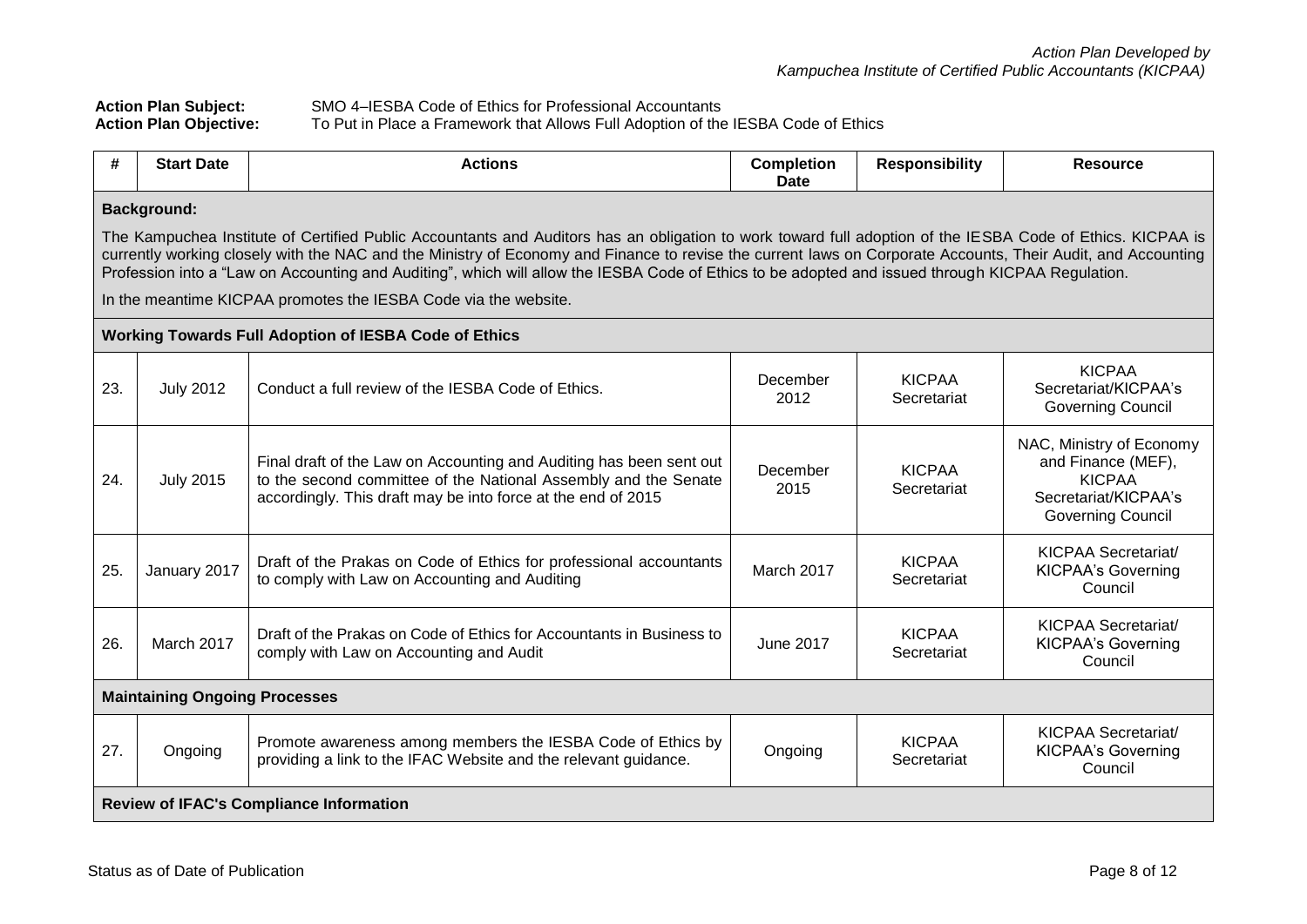|     | <b>Start Date</b> | Actions                                                                                                                                                                                   | <b>Completion</b><br>Date | <b>Responsibility</b>        | <b>Resource</b>                                                    |
|-----|-------------------|-------------------------------------------------------------------------------------------------------------------------------------------------------------------------------------------|---------------------------|------------------------------|--------------------------------------------------------------------|
| 28. | Ongoing           | Perform periodic review of KICPAA's SMO Action Plan and update<br>sections relevant to SMO4 as necessary. Once updated, inform<br>IFAC Compliance staff to republish updated information. | Ongoing                   | <b>KICPAA</b><br>Secretariat | <b>KICPAA Secretariat/</b><br><b>KICPAA's Governing</b><br>Council |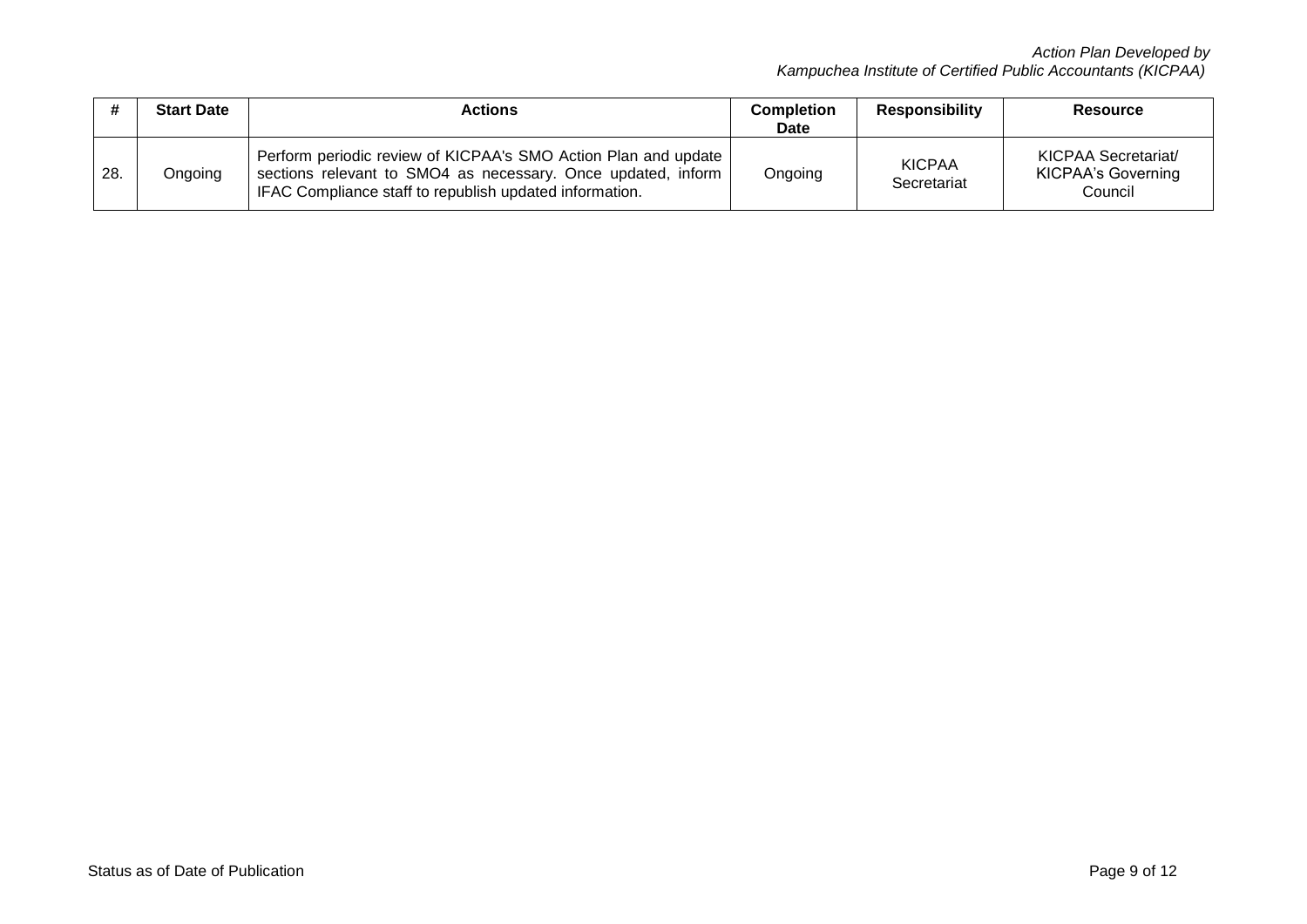**Action Plan Subject:** SMO 5–International Public Sector Accounting Standards and Other Pronouncements Issued by the IPSASB **Action Plan Objective:** Encourage the Adoption of International Public Sector Accounting Standards

| #                                              | <b>Start Date</b>                                                                                                                                                                                                                                                                                                                                                                                                                                            | <b>Actions</b>                                                                                                                                                                                                                                                                                                | <b>Completion</b><br>Date | <b>Responsibility</b>                | Resource                             |  |  |
|------------------------------------------------|--------------------------------------------------------------------------------------------------------------------------------------------------------------------------------------------------------------------------------------------------------------------------------------------------------------------------------------------------------------------------------------------------------------------------------------------------------------|---------------------------------------------------------------------------------------------------------------------------------------------------------------------------------------------------------------------------------------------------------------------------------------------------------------|---------------------------|--------------------------------------|--------------------------------------|--|--|
|                                                | <b>Background:</b>                                                                                                                                                                                                                                                                                                                                                                                                                                           |                                                                                                                                                                                                                                                                                                               |                           |                                      |                                      |  |  |
|                                                | KICPAA has no direct responsibility for IPSAS adoption. However, as the national professional body of accountancy KICPAA will work closely with relevant<br>authorities to encourage them to consider adopting IPSAS. The adoption of IPSAS is a long term project which requires proper understanding of challenges and<br>how to address those challenges in proper planning of resources. The Government will play a major decision on adoption of IPSAS. |                                                                                                                                                                                                                                                                                                               |                           |                                      |                                      |  |  |
|                                                |                                                                                                                                                                                                                                                                                                                                                                                                                                                              | On 23-24 February 2011, at the Ministry of Economy and Finance, the World Bank organised a workshop to introduce the use of the International Public Sector<br>Accounting Standards to the Department of Treasury, Department of Internal Audit, and other concerned departments.                             |                           |                                      |                                      |  |  |
|                                                |                                                                                                                                                                                                                                                                                                                                                                                                                                                              | On 05 March 2014, KICPAA and Institute of Chartered Accountants in English and Wales (ICAEW) co-organised a workshop on IPSAS to the officials of Ministry<br>of Economy and Finance from Department of Treasury, Department of Internal Audit, and other concerned departments. There were 160 participants. |                           |                                      |                                      |  |  |
|                                                | <b>Maintaining Ongoing Processes</b>                                                                                                                                                                                                                                                                                                                                                                                                                         |                                                                                                                                                                                                                                                                                                               |                           |                                      |                                      |  |  |
| 29.                                            | Ongoing                                                                                                                                                                                                                                                                                                                                                                                                                                                      | Use best endeavours to promote the benefits of IPSAS and circulate<br>guidance issued by the IPSASB.                                                                                                                                                                                                          | Ongoing                   | KICPAA's<br><b>Governing Council</b> | <b>KICPAA's Governing</b><br>Council |  |  |
| <b>Review of IFAC's Compliance Information</b> |                                                                                                                                                                                                                                                                                                                                                                                                                                                              |                                                                                                                                                                                                                                                                                                               |                           |                                      |                                      |  |  |
| 30.                                            | Ongoing                                                                                                                                                                                                                                                                                                                                                                                                                                                      | Perform periodic review of KICPAA's SMO Action Plan and update<br>sections relevant to SMO5 as necessary. Once updated, inform<br>IFAC Compliance staff to republish updated information.                                                                                                                     | Ongoing                   | KICPAA's<br><b>Governing Council</b> | <b>KICPAA's Governing</b><br>Council |  |  |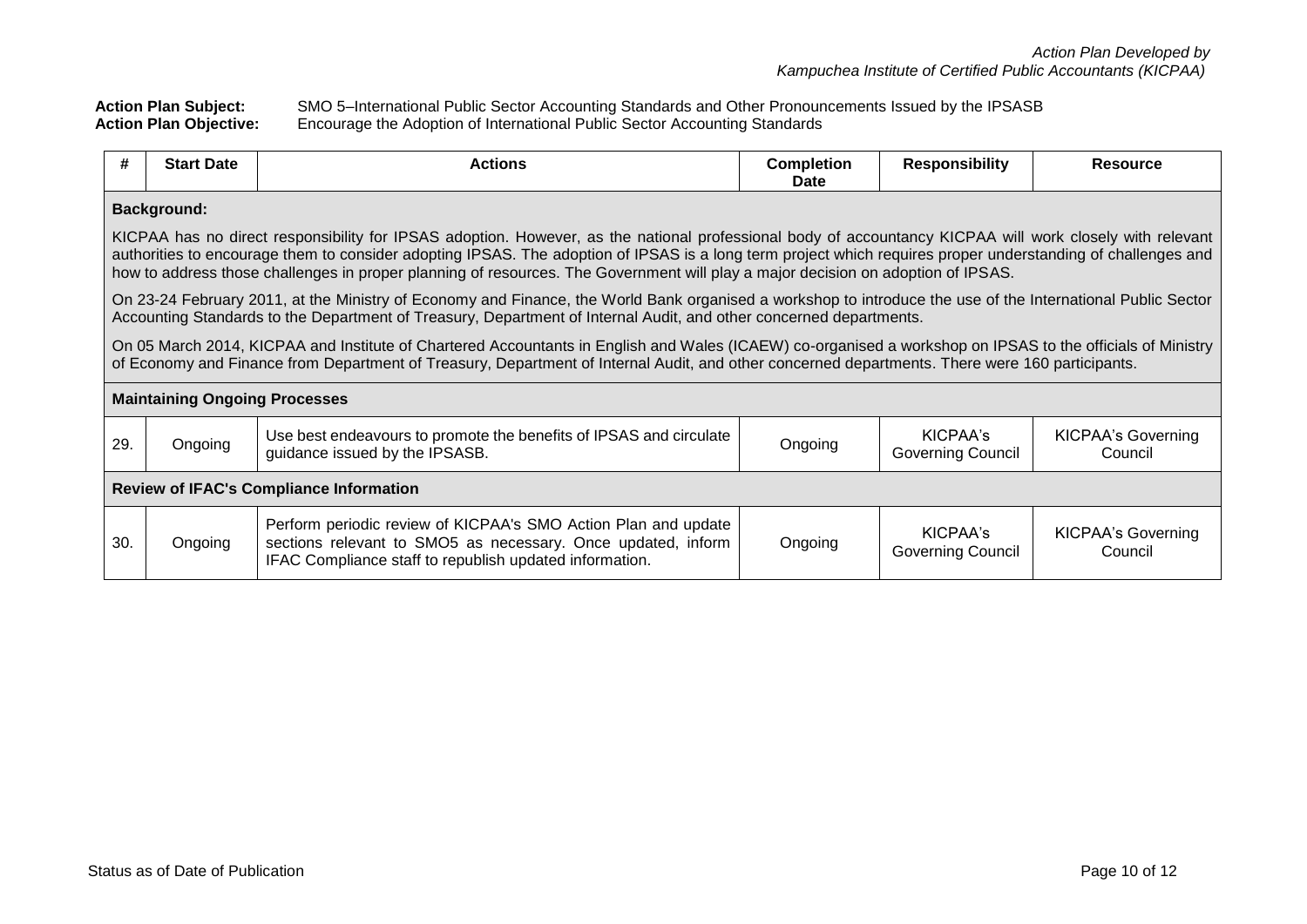## **Action Plan Subject:** SMO 6–Investigation and Discipline **Action Plan Objective:** Establish Investigation and Disciplinary Regulations and Guidelines

| #                                                                                                                                                                                                                                                                                                                                                                                                                                    | <b>Start Date</b> | <b>Actions</b>                                                                                                                                                                                | <b>Completion</b><br><b>Date</b> | <b>Responsibility</b>                                      | <b>Resource</b>                                                    |  |  |  |  |
|--------------------------------------------------------------------------------------------------------------------------------------------------------------------------------------------------------------------------------------------------------------------------------------------------------------------------------------------------------------------------------------------------------------------------------------|-------------------|-----------------------------------------------------------------------------------------------------------------------------------------------------------------------------------------------|----------------------------------|------------------------------------------------------------|--------------------------------------------------------------------|--|--|--|--|
| <b>Background:</b>                                                                                                                                                                                                                                                                                                                                                                                                                   |                   |                                                                                                                                                                                               |                                  |                                                            |                                                                    |  |  |  |  |
| KICPAA is directly responsible for putting in place investigation and disciplinary processes for its membership. Due to resource limitations KICPAA has yet to<br>develop fully-fledged investigation and disciplinary regulations and guidelines. In recognition of the importance of this aspect, KICPAA will review SMO6 and look<br>into how it can best use its limited resource to put in place a system over the coming year. |                   |                                                                                                                                                                                               |                                  |                                                            |                                                                    |  |  |  |  |
| Currently, KICPAA is discussing with other AFA members for a study tour to learn from other institutes, aiming to develop the membership rules by 2017.                                                                                                                                                                                                                                                                              |                   |                                                                                                                                                                                               |                                  |                                                            |                                                                    |  |  |  |  |
| <b>Establishing Membership and Disciplinary Rules</b>                                                                                                                                                                                                                                                                                                                                                                                |                   |                                                                                                                                                                                               |                                  |                                                            |                                                                    |  |  |  |  |
| 31.                                                                                                                                                                                                                                                                                                                                                                                                                                  | <b>July 2017</b>  | Establishment of the disciplinary committee.                                                                                                                                                  | <b>July 2017</b>                 | <b>KICPAA Secretariat</b>                                  | <b>KICPAA Secretariat/</b><br><b>KICPAA's Governing</b><br>Council |  |  |  |  |
| 32.                                                                                                                                                                                                                                                                                                                                                                                                                                  | Ongoing           | Review SMO 6 to understand the requirements and consider how the<br>investigation and disciplinary mechanism can be established to suit<br>the Cambodian environment.                         | Ongoing                          | <b>KICPAA Secretariat</b><br>and Disciplinary<br>Committee | <b>KICPAA Secretariat/</b><br><b>KICPAA's Governing</b><br>Council |  |  |  |  |
| 33.                                                                                                                                                                                                                                                                                                                                                                                                                                  | Ongoing           | Regulations and<br>Develop the<br>Investigation<br>Disciplinary<br>and<br>Guidelines.                                                                                                         | Ongoing                          | <b>KICPAA Secretariat</b><br>and Disciplinary<br>Committee | KICPAA Secretariat/<br><b>KICPAA's Governing</b><br>Council        |  |  |  |  |
| 34.                                                                                                                                                                                                                                                                                                                                                                                                                                  | Ongoing           | Conduct workshop consultation with members and finalisation of the<br>Investigation and Disciplinary Regulations and Guidelines.                                                              | Ongoing                          | <b>KICPAA Secretariat</b><br>and Disciplinary<br>Committee | <b>KICPAA Secretariat/</b><br><b>KICPAA's Governing</b><br>Council |  |  |  |  |
| <b>Review of IFAC's Compliance Information</b>                                                                                                                                                                                                                                                                                                                                                                                       |                   |                                                                                                                                                                                               |                                  |                                                            |                                                                    |  |  |  |  |
| 35.                                                                                                                                                                                                                                                                                                                                                                                                                                  | Ongoing           | Perform periodic review of KICPAA's SMO Action Plan and update<br>sections relevant to SMO6 as necessary. Once updated, inform the<br>IFAC Compliance staff to republish updated information. | Ongoing                          | <b>KICPAA Secretariat</b><br>and Disciplinary<br>Committee | <b>KICPAA</b><br>Secretariat/KICPAA's<br><b>Governing Council</b>  |  |  |  |  |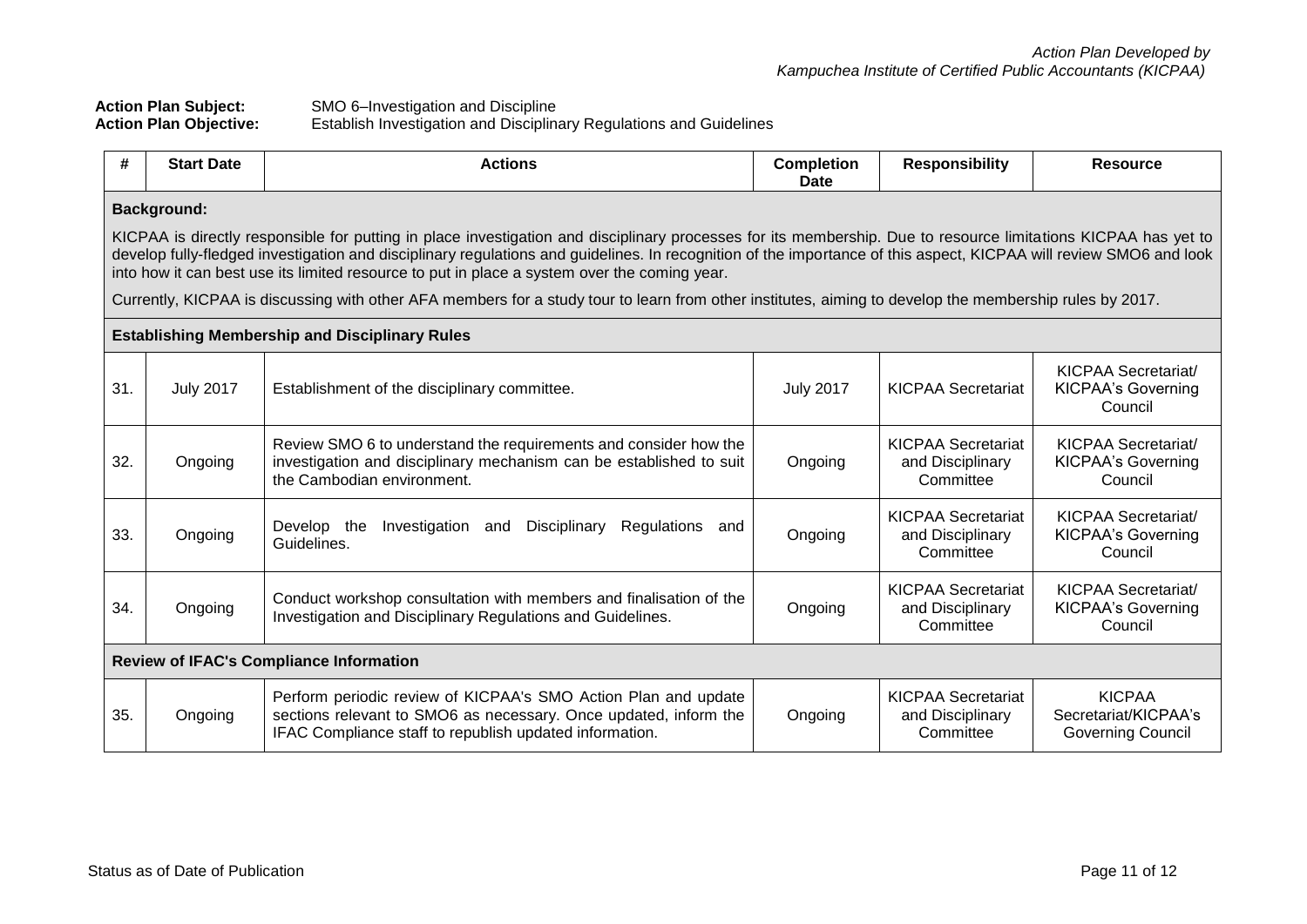**Action Plan Subject:** SMO 7–International Financial Reporting Standards and Other Pronouncements issued by the IASB **Action Plan Objective:** Continue to Support the Implementation of IFRS in Cambodia

| #                                                                                                                                                                                                                                                                                                                                                                                                                                                                                                                                                                                 | <b>Start Date</b>                              | <b>Actions</b>                                                                                                                                                                                     | <b>Completion</b><br>Date | <b>Responsibility</b>                | <b>Resource</b>                      |  |  |  |  |
|-----------------------------------------------------------------------------------------------------------------------------------------------------------------------------------------------------------------------------------------------------------------------------------------------------------------------------------------------------------------------------------------------------------------------------------------------------------------------------------------------------------------------------------------------------------------------------------|------------------------------------------------|----------------------------------------------------------------------------------------------------------------------------------------------------------------------------------------------------|---------------------------|--------------------------------------|--------------------------------------|--|--|--|--|
| <b>Background:</b>                                                                                                                                                                                                                                                                                                                                                                                                                                                                                                                                                                |                                                |                                                                                                                                                                                                    |                           |                                      |                                      |  |  |  |  |
| KICPAA has no direct responsibility for adoption of the IFRS and IFRS for Small and Medium Enterprises (SMEs). The Ministry has delegated the authority for<br>adoption to the NAC. KICPAA has appointed three of its members to sit on the Board of the NAC to provide technical input into the standards adoption process.                                                                                                                                                                                                                                                      |                                                |                                                                                                                                                                                                    |                           |                                      |                                      |  |  |  |  |
| Cambodia, through the NAC, has already adopted IFRS and IFRS for SMEs without modifications. Cambodian International Financial Reporting Standards<br>(CIFRS) are effective from 1 <sup>st</sup> January 2012. All public accountable entities are required to prepare their financial statements under such standards. CIFRS for<br>SMEs have been effective from 1 <sup>st</sup> January 2010 and entities which do not have public accountabilities but are subject to statutory audit are required to prepare<br>their financial statements in accordance with such standards |                                                |                                                                                                                                                                                                    |                           |                                      |                                      |  |  |  |  |
| <b>Promoting IFRS Implementation</b>                                                                                                                                                                                                                                                                                                                                                                                                                                                                                                                                              |                                                |                                                                                                                                                                                                    |                           |                                      |                                      |  |  |  |  |
| 36.                                                                                                                                                                                                                                                                                                                                                                                                                                                                                                                                                                               | January 2009                                   | Issue an announcement to fully adopt IFRS for entities that have<br>public accountability and IFRS for SME for those entities that do not<br>have public accountability but have audit obligation. | January 2012<br>Completed | <b>NAC</b>                           | NAC/MEF                              |  |  |  |  |
| 37.                                                                                                                                                                                                                                                                                                                                                                                                                                                                                                                                                                               | August 2009                                    | Promote the need for an ongoing translation process.                                                                                                                                               | December 2013             | <b>NAC Secretariat</b>               | NAC/MEF                              |  |  |  |  |
| 38.                                                                                                                                                                                                                                                                                                                                                                                                                                                                                                                                                                               | January 2012                                   | Continue to monitor and play a role in the adoption of CIFRS and<br>CIFRS for SME.                                                                                                                 | Ongoing                   | <b>NAC Secretariat</b>               | NAC/MEF                              |  |  |  |  |
| 39.                                                                                                                                                                                                                                                                                                                                                                                                                                                                                                                                                                               | Ongoing                                        | Work closely with the Government towards the establishment of a<br>company registrar or equivalent body with which statutory audited<br>financial statements will need to be filed.                | Ongoing                   | <b>NAC Secretariat</b>               | NAC/MEF                              |  |  |  |  |
|                                                                                                                                                                                                                                                                                                                                                                                                                                                                                                                                                                                   | <b>Review of IFAC's Compliance Information</b> |                                                                                                                                                                                                    |                           |                                      |                                      |  |  |  |  |
| 40.                                                                                                                                                                                                                                                                                                                                                                                                                                                                                                                                                                               | Ongoing                                        | Perform periodic review of KICPAA's SMO Action Plan and update<br>sections relevant to SMO6 as necessary. Once updated, inform the<br>IFAC Compliance staff to republish updated information.      | Ongoing                   | KICPAA's<br><b>Governing Council</b> | <b>KICPAA's Governing</b><br>Council |  |  |  |  |